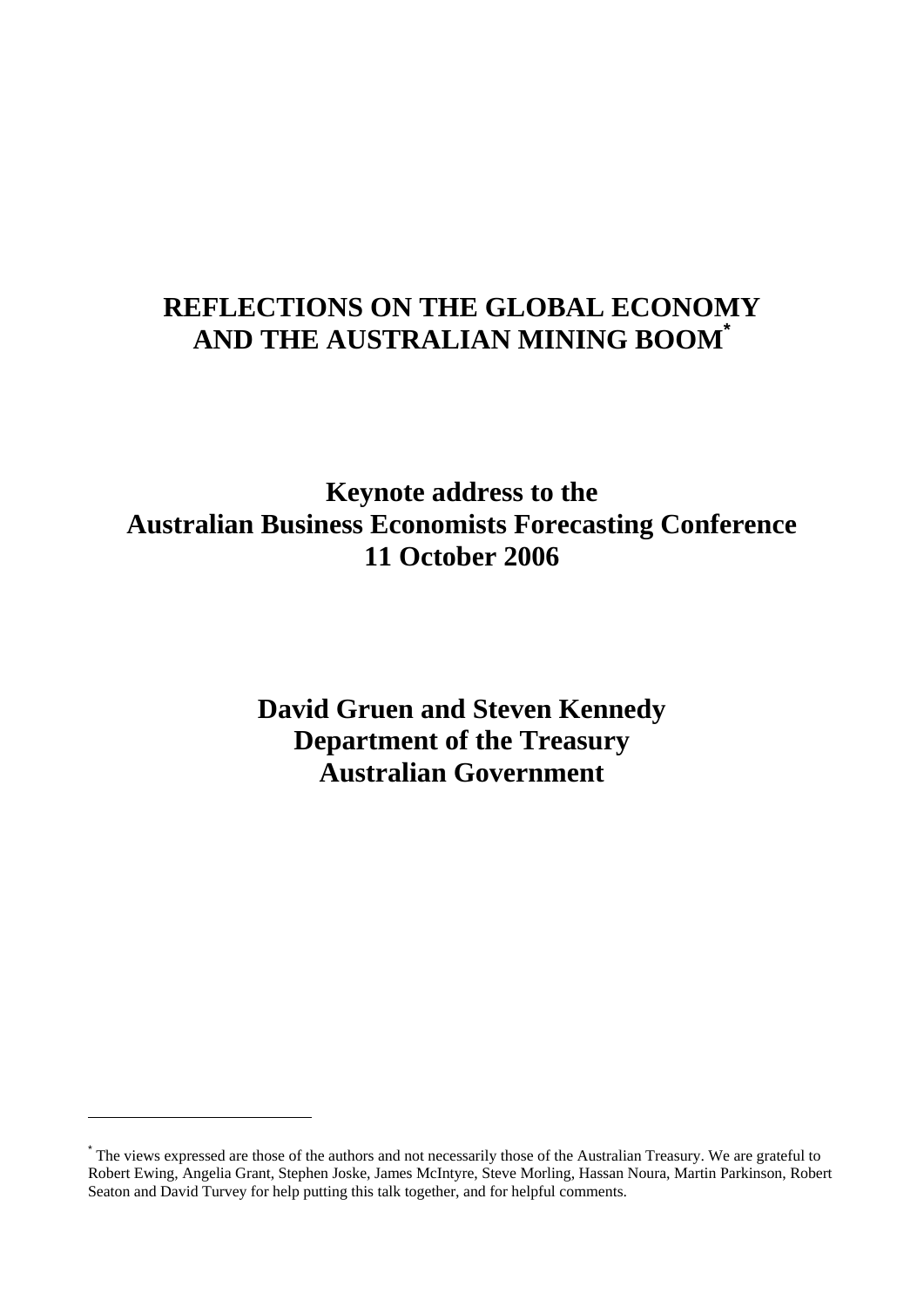## **Introduction**

Thankyou for the opportunity to speak to you this afternoon. Let me begin my remarks with some broad overview comments about growth in the global economy.

Output has expanded strongly in the years following the global downturn of 2001 and 2002. Global growth in 2004 recorded its strongest pace for over 30 years, exceeding 5 per cent. Growth almost reached 5 per cent again in 2005, and is expected to exceed this rate in 2006 (Chart 1).

There is probably some gradual upward drift through time in the trend rate of global growth, because the share of large emerging economies with high trend growth rates, like China and India, is gradually rising. Nevertheless, the rate of global growth over the three years, 2004 to 2006, looks to be clearly above the global trend rate, even allowing for some upward drift. That, in turn, implies that the global output gap is now significantly smaller than it was a few years ago.



### **Chart 1**

Notwithstanding this observation, the IMF is forecasting a continuation of strong growth out to 2011. Economic activity in most regions is meeting, or exceeding, earlier expectations – a statement that is particularly true for large emerging economies of China and India. These economies have been major contributors to world growth in recent years, with China estimated to have contributed over 30 per cent of world growth in 2005 (Chart 2).

# Global GDP growth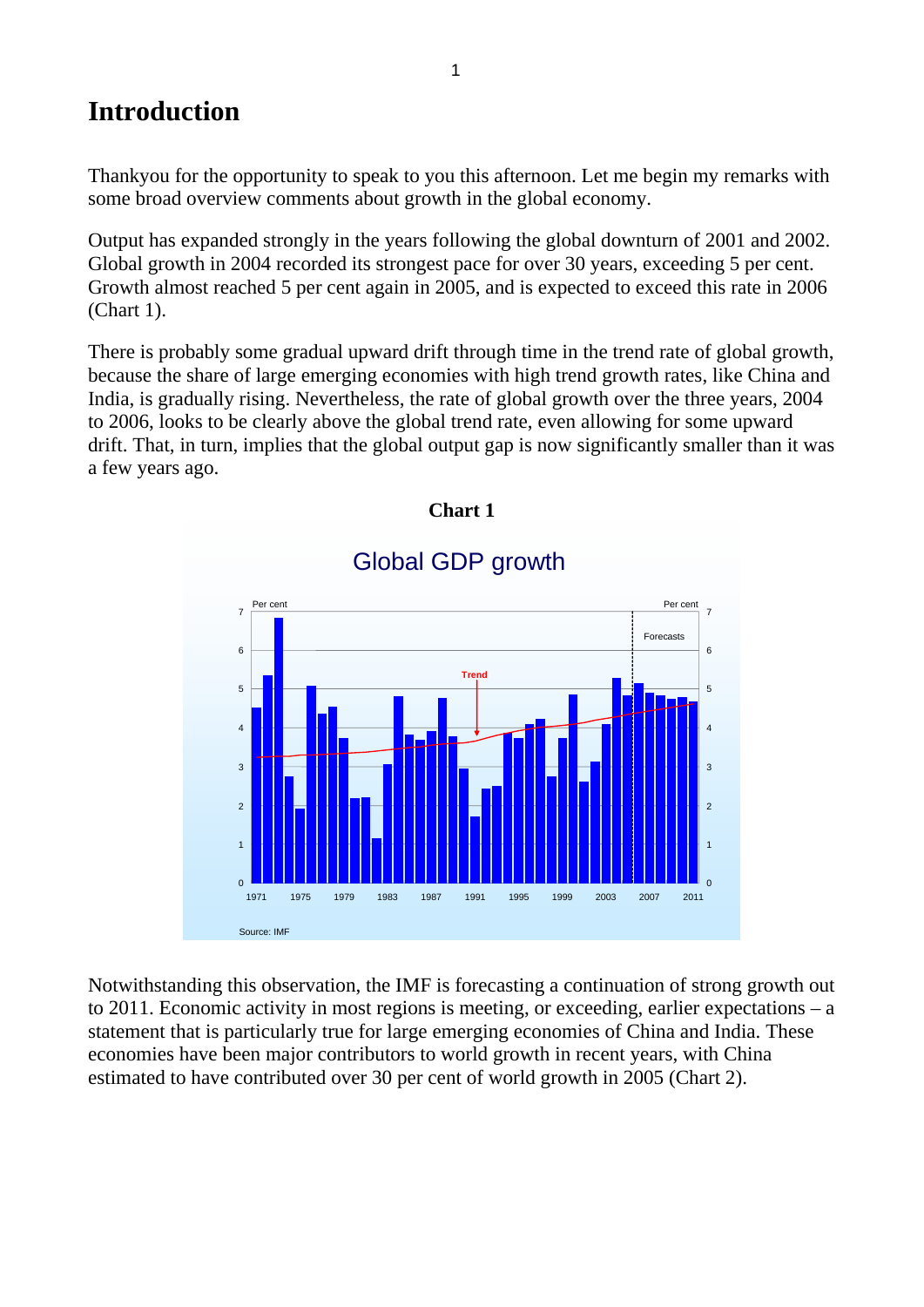



## Contribution to global GDP growth

Over the usual macroeconomic forecasting horizon of a year or so, global growth is expected to become more balanced with the Euro area having gained momentum, Japan having finally convincingly emerged from its post-bubble malaise that had stretched on for a decade and a half, and developing countries continuing to generate impressive growth rates. The US economy, by contrast, is slowing, with the US housing market cooling rapidly.

There are uncertainties surrounding this outlook. After a number of years of strong global growth, I have heard it said that there are now more than the usual uncertainties. And it would be tempting to agree with that assessment were it not for the fact that it is hard to recall a time when there were less than the usual uncertainties.

But there are undoubtedly uncertainties. An obvious one relates to the historically unprecedented current account imbalances in many of the world's largest economies, particularly the United States, and the question of whether large net foreign asset and liability positions can continue to build up without triggering some disruption in the world's capital markets at some point. Added to that, one could mention continued volatility in the world oil market, as well as the inflationary pressures that are gradually building as a consequence of the closing of the global output gap.

Having given a brief overview of the state of the global economy, I want to focus in some detail on developments in the two economies that have been contributing the most to global growth in recent years, the United States and China.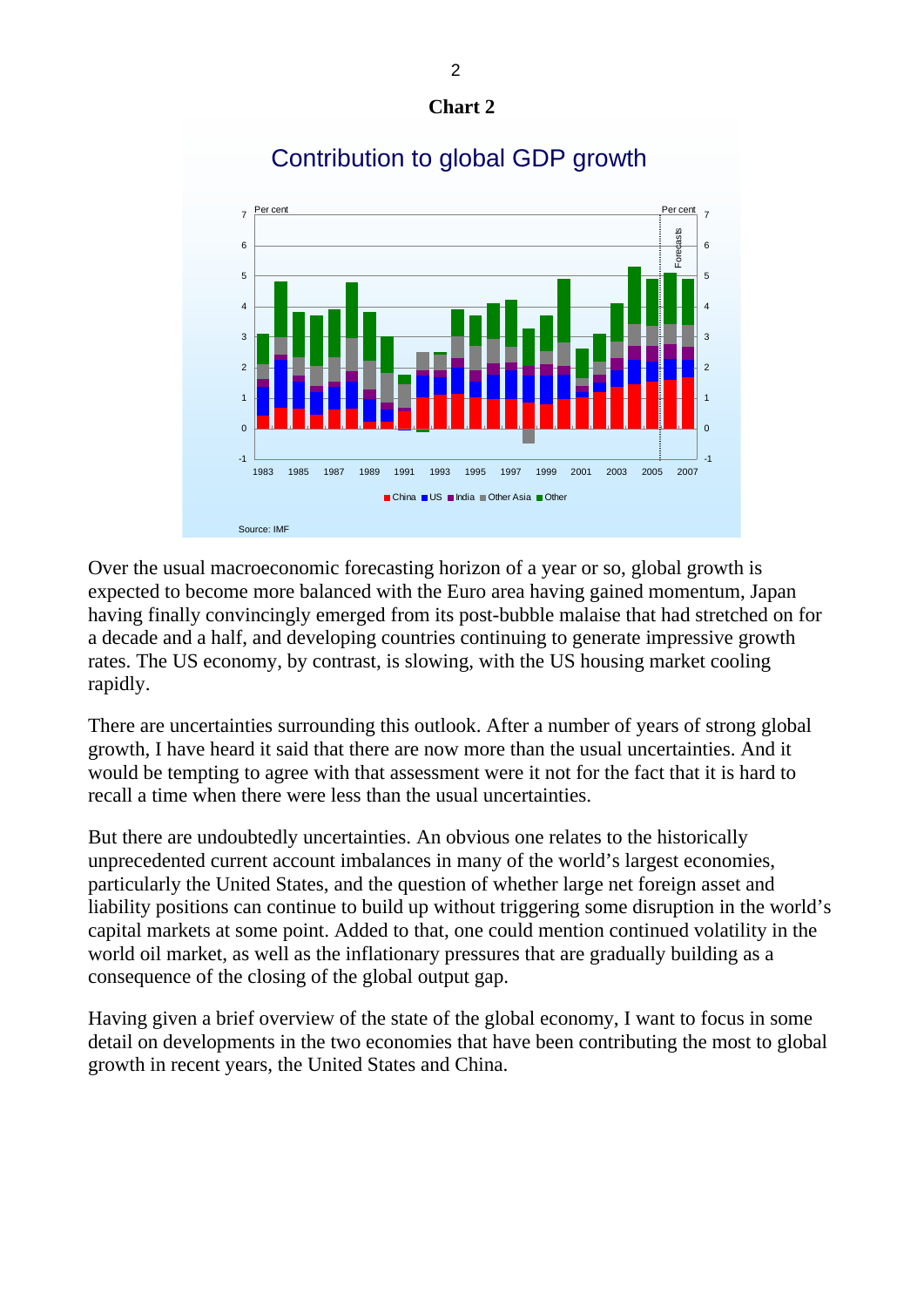## **United States**

The rapid cooling of the US housing market over recent months, while not the only important development in the US economy at present, is clearly of considerable interest. It is this aspect of the US economy on which I will focus my comments today.<sup>1</sup>

Housing starts (known as commencements in Australia) fell by 19.8 per cent through the year to August and real housing investment fell by 1.5 per cent through the year to the June quarter. This has led a number of commentators to raise the possibility of a US recession. How seriously should we take this possibility?

Weakness in the housing sector has two principal implications for economic growth. The first is the direct effect of a fall in dwelling investment on overall activity. The second is the potential for falls (or at least little or no growth) in house prices to lead to a substantial slowing in consumption growth. The second implication – house prices affecting wealth and borrowing constraints, and in turn consumption – is the aspect of housing market weakness that most often concerns economists.<sup>2</sup>

To illustrate the potential for both aspects of a weak housing market to affect the US economy, it is instructive to draw comparisons with countries that have recently experienced housing booms and subsequent slowdowns. To do so, I will compare US outcomes with those in Australia, the United Kingdom, and the Netherlands.

All these countries have experienced large housing cycles and have at least some similar housing characteristics. Around 70 per cent of households in the US own a home, which is roughly the same proportion as in Australia and the UK, while for the Netherlands it is around 50 per cent.<sup>3</sup> Furthermore, all these countries experienced rapid growth in house prices and an associated rapid rise in housing debt in their housing booms. The ratio of residential mortgage debt to disposable income in the US is currently close to 80 per cent while in Australia and the UK the comparable figure is over 100 per cent, and in the Netherlands over 200 per cent.

It is also relevant to note that variable interest rate mortgages are most common in Australia and the UK, while fixed-rate mortgages dominate the US and Netherlands markets.<sup>4</sup>

Let me start with an exploration of the implications of a slowdown in dwelling investment before moving to house prices and consumption. Chart 3 shows the most recent Australian,

 $1$  Another important development is the apparent slowing in the trend rate of US labour productivity growth which, if sustained, implies that the US is currently experiencing an adverse shock not only to aggregate demand (from the housing slowdown) but also to aggregate supply.

 $2<sup>2</sup>$  At least it is unless the housing market weakness also leads to serious stress in the financial system.

<sup>&</sup>lt;sup>3</sup> Figures from Rae and van den Noord (2006).

<sup>&</sup>lt;sup>4</sup> This observation is important for the US because a significant portion of the current stock of US housing market debt was locked in at fixed interest rates below their current level from mid 2002 to late 2005. As a consequence, US housing activity is likely to respond less to interest rate changes than in Australia or the UK, with their predominance of variable rate mortgages.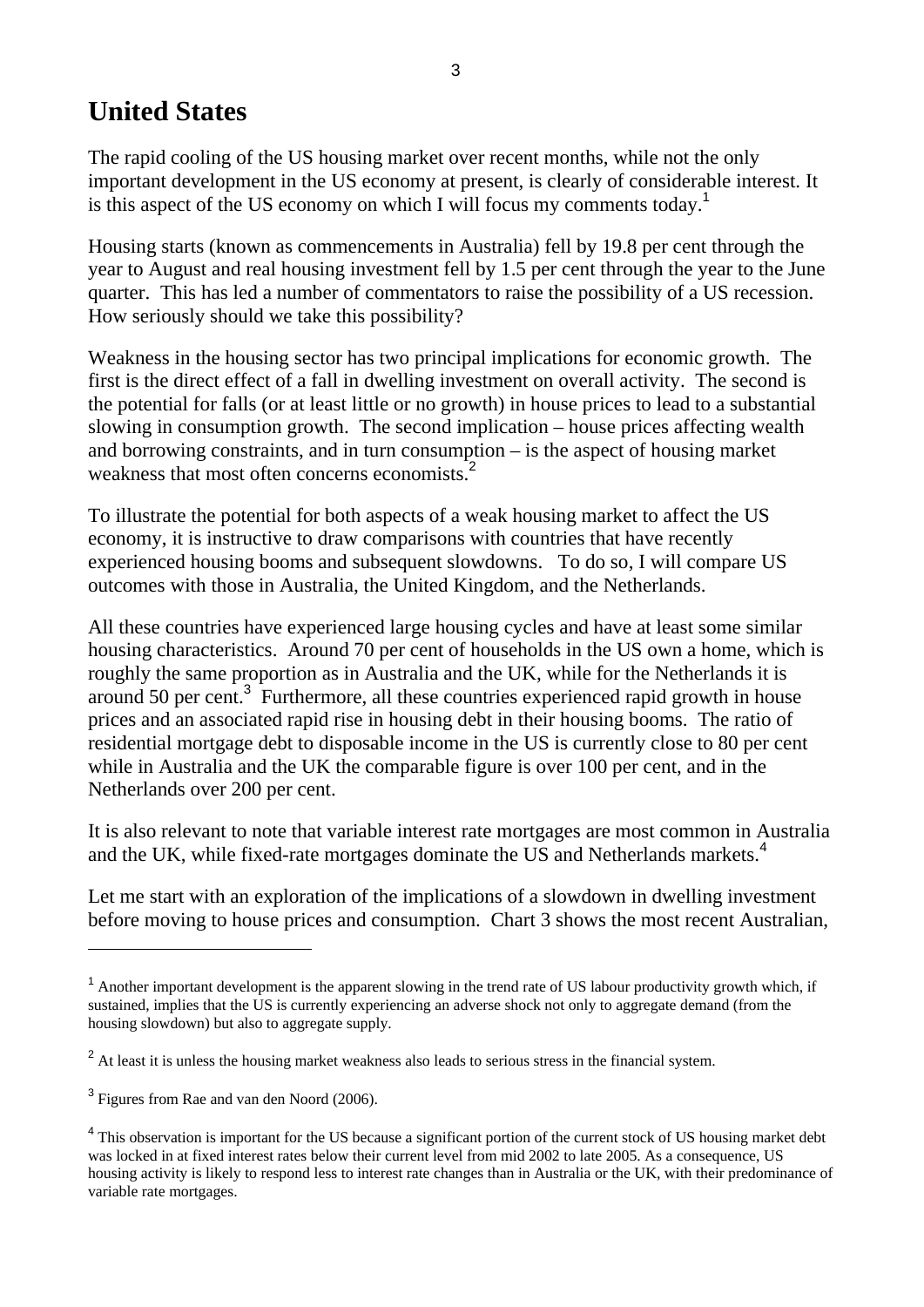UK and Dutch dwelling investment cycles with the peak of each cycle dated as 'quarter 0'. Dwelling investment at its peak was growing by around 30 per cent through the year in Australia, 13 per cent in the UK, and 4 per cent in the Netherlands.<sup>5</sup> Comparing these cycles with typical dwelling investment cycles for each country we can see that the downturns in the most recent cycles were milder than usual in Australia and the UK, but slightly more severe than usual in the Netherlands.



Dwelling investment: Australia, UK, Netherlands (through the year growth)



Turning to the US, Chart 4 compares the current US dwelling investment cycle with the average of the most recent five cycles.<sup>6</sup> The peak of each cycle is again dated as quarter 0. US dwelling investment has fallen by an average of around 1.3 per cent in first year of the past four US dwelling downswings.<sup>7</sup> With dwelling investment currently making up around 6 per cent of US GDP, a fall of this size would subtract around 0.1 per cent from through-the-year growth in GDP, compared to an average contribution from dwelling investment of  $0.2$  per cent.<sup>8</sup>

<sup>&</sup>lt;sup>5</sup> Quarter 0 in Chart 3 is Mar 02 (Australia), Jun 01 (Netherlands) and Mar 03 (UK). The dynamics of the Australian housing cycle were complicated by the introduction of the GST which led to a sharp rise and subsequent fall in dwelling investment in 2000.

 $6$  Unsurprisingly, the current cycle is included in the average only when the data allow. Quarter 0 for the current US cycle is Sep 05.

<sup>&</sup>lt;sup>7</sup> This average is calculated over the year following the peaks in through-the-year growth in Dec 88, Jun 94, Sep 96 and Dec 98.

 $8$  The ratio of dwelling investment to GDP in the US is similar to the ratios in Australia (6.3 per cent, June quarter 2006) and the Netherlands (6.7 per cent, March quarter 2006). The ratio in the UK is much smaller at around 3.5 per cent of GDP (March quarter 2006).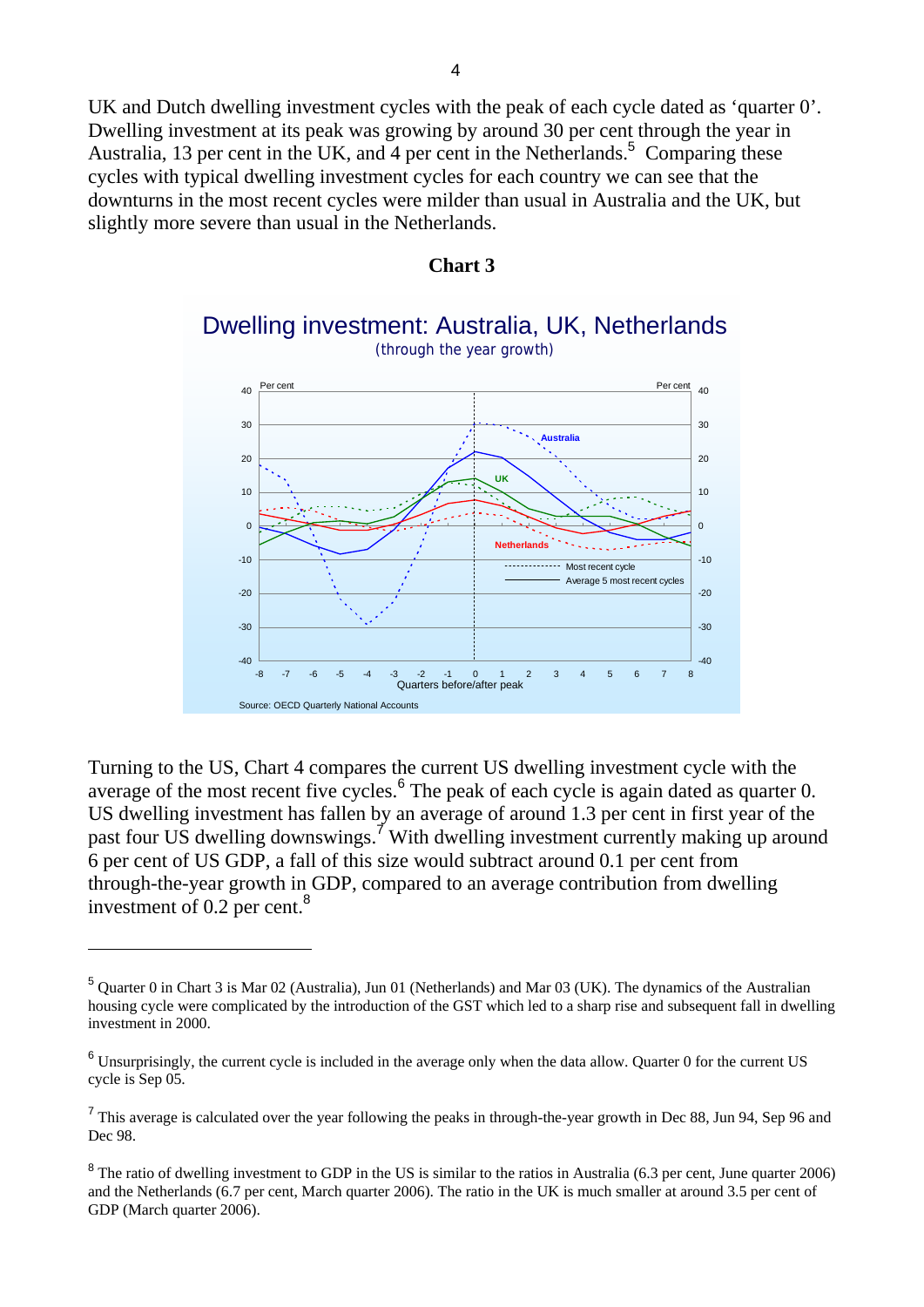





The largest US dwelling downturn in the last 30 years was in 1988-1991 when dwelling investment fell, at one point, by 17 per cent over a single year (Chart 4). If dwelling investment were to fall by this amount, it would subtract about 1 percentage point from growth. Assuming the rest of the economy was growing at its trend rate, this would see US growth at an annual rate of around 2 to  $2\frac{1}{4}$  per cent.<sup>9</sup>

In summary, even a significant fall in US dwelling investment is unlikely to lead to substantially slower growth or, in particular, a recession if growth in the rest of the economy is relatively unaffected.

The effects of flat or falling house prices on consumption and, more broadly, overall economic growth are, however, less clear than the direct effects of weak dwelling investment. But they are potentially more important. Chart 5 shows through-the-year growth in house prices for the US and the three comparator countries, with the timing convention the same as in earlier Charts.<sup>10</sup>

<sup>&</sup>lt;sup>9</sup> Similar calculations have been published recently by UBS in their US Economic Perspectives note, 22 September 2006.

<sup>&</sup>lt;sup>10</sup> The timing of the peaks in growth in dwelling investment and house prices differ somewhat, however. As reported earlier, quarter 0 in Charts 3 and 4 are Mar 02 (Australia), Jun 01 (Netherlands), Mar 03 (UK) and Sep 05 (US), while for Chart 5 they are Dec 03 (Australia), Dec 99 (Netherlands), Jun 04 (UK) and Mar 06 (US). Chart 6 uses the same timing as Chart 5.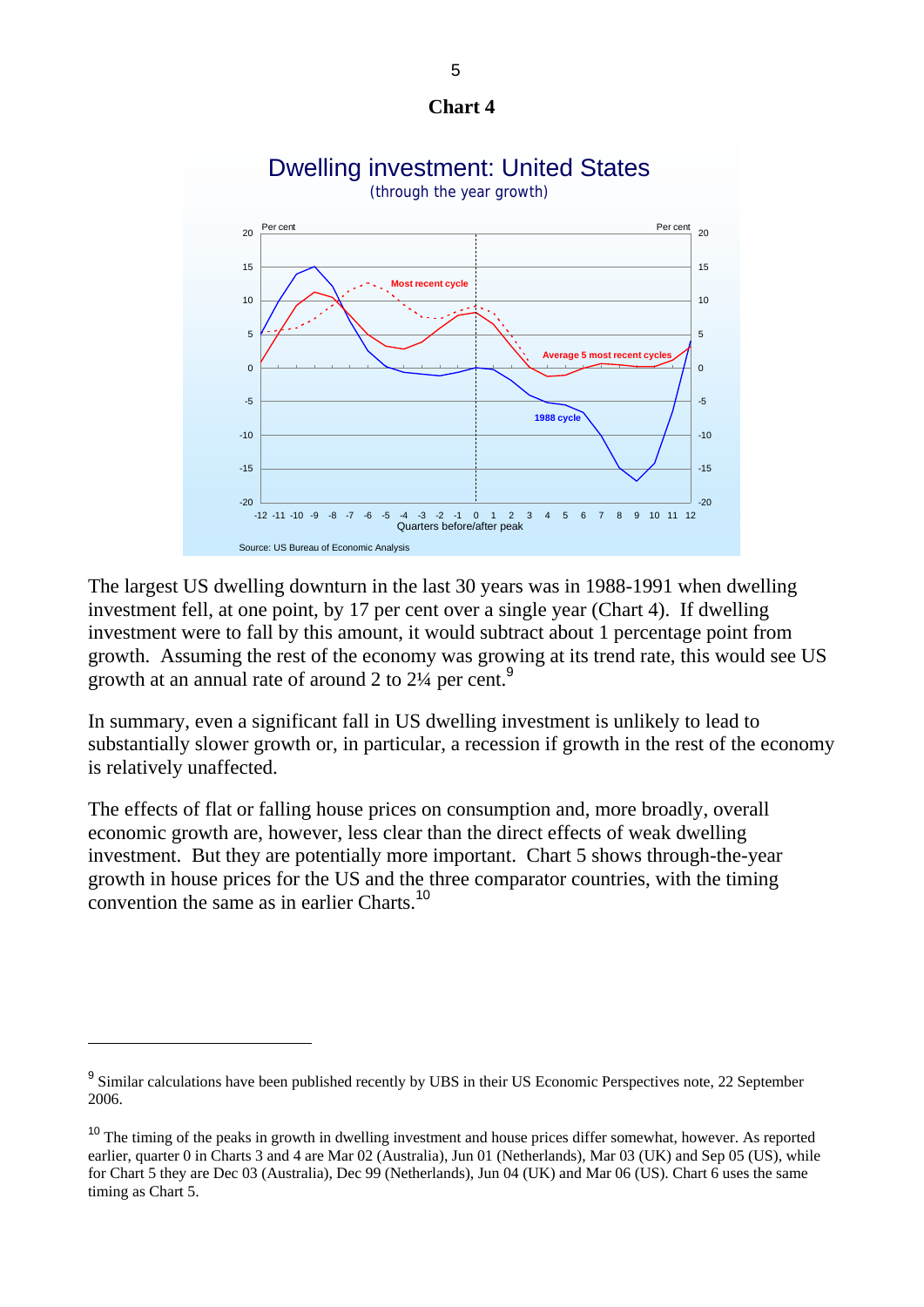

House price growth peaked at around 20 per cent in all three comparator countries but, by this measure, the boom in US house prices has been much smaller, suggesting that the correction might also be smaller.<sup>11</sup>

For insights into how US consumption might respond to slowing house price growth, we can also examine consumption growth during these house price cycles.

Chart 6 shows the contribution to economic growth from deviations in consumption from its longer run (past 30 year) trend growth rate. As can be seen, consumption responded quite differently to the slowdown in house prices in the three comparator countries.

<sup>&</sup>lt;sup>11</sup> The US house price series used for Chart 5 is a repeat-sales index. An alternative series from the National Association of Realtors shows a fall in median house prices of 1.7 per cent over the year to August 2006, but this series does not adjust for the changing composition of sales.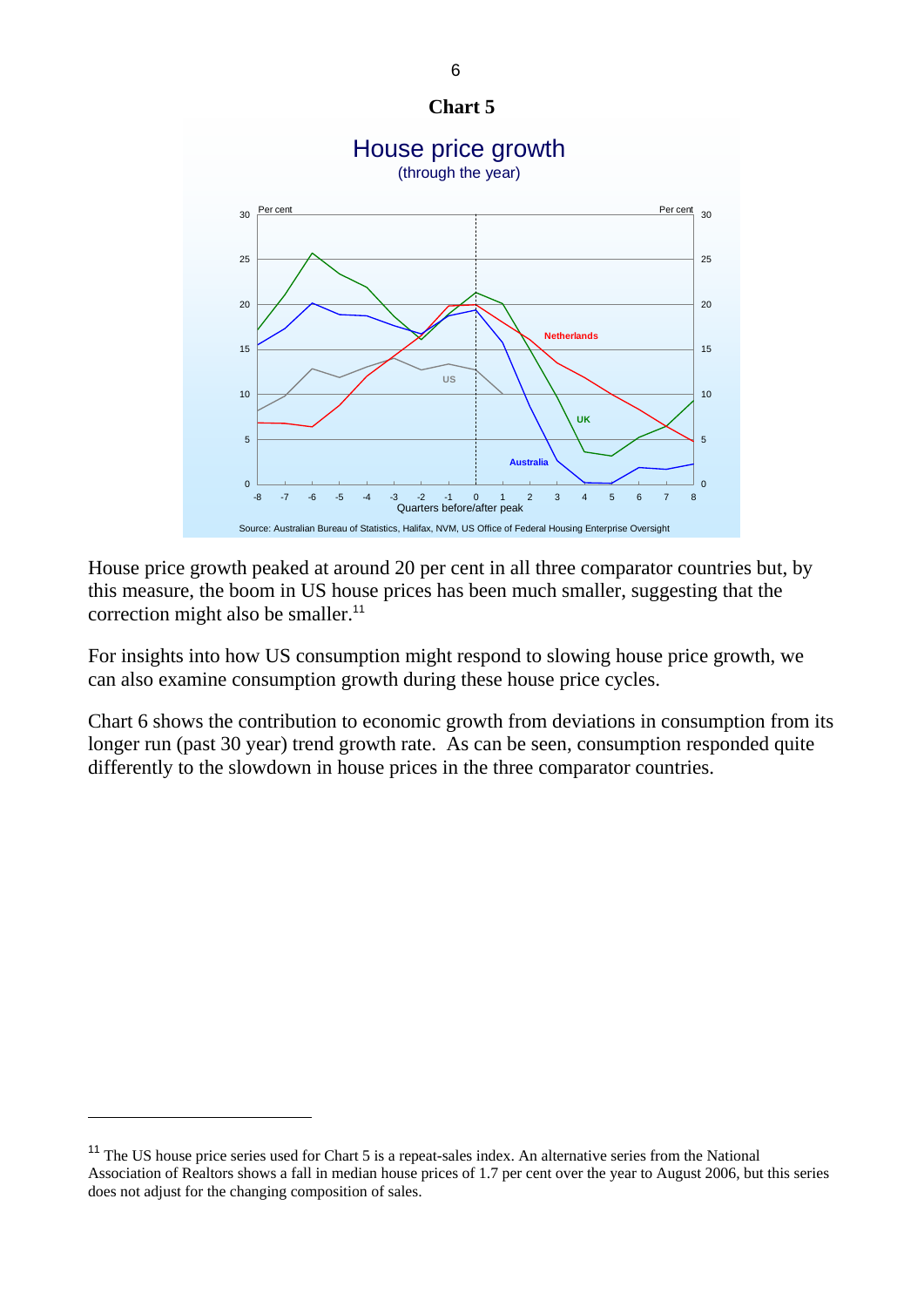

For Australia, after rising sharply, consumption growth fell significantly following the slowdown in house price growth but with a lag. In the Netherlands, consumption growth also fell with a lag following the slowing in house price growth and grew well below its average rate for the subsequent 3 years. Interestingly, while consumption has remained weak in the Netherlands, house prices have recovered, growing over the past 2 years at close to their 20-year average rate.

The UK saw a more muted consumption response to the boom in house prices compared with the other countries and, likewise, a more muted consumption response to the slowdown in house price growth.

What has been the situation thus far in the US? Somewhat like the UK, US consumption growth rose only modestly above its longer run average during the housing price upswing. This again suggests that the US consumption slowdown might also be relatively modest.

Of course, there are many other factors at play in this analysis. For example, while housing wealth in Australia has grown roughly in line with growth in the housing stock since the house price boom ended, net nominal financial wealth has grown quickly (15 per cent per year since 2003) reflecting the commodity boom.<sup>12</sup>

This was not the case in the Netherlands where, as house-price growth was slowing, financial wealth dropped sharply – as a consequence of the collapse in share prices in Europe and the US with the bursting of the dot-com bubble. Furthermore, the external environment facing the Netherlands was also much less favourable. In contrast to Australia,

<sup>&</sup>lt;sup>12</sup> There is also a powerful regional dimension to the commodity boom, with Western Australia and Queensland benefiting at the expense of Victoria and New South Wales. This is being reflected in regional disparities in economic growth and house prices, among other things.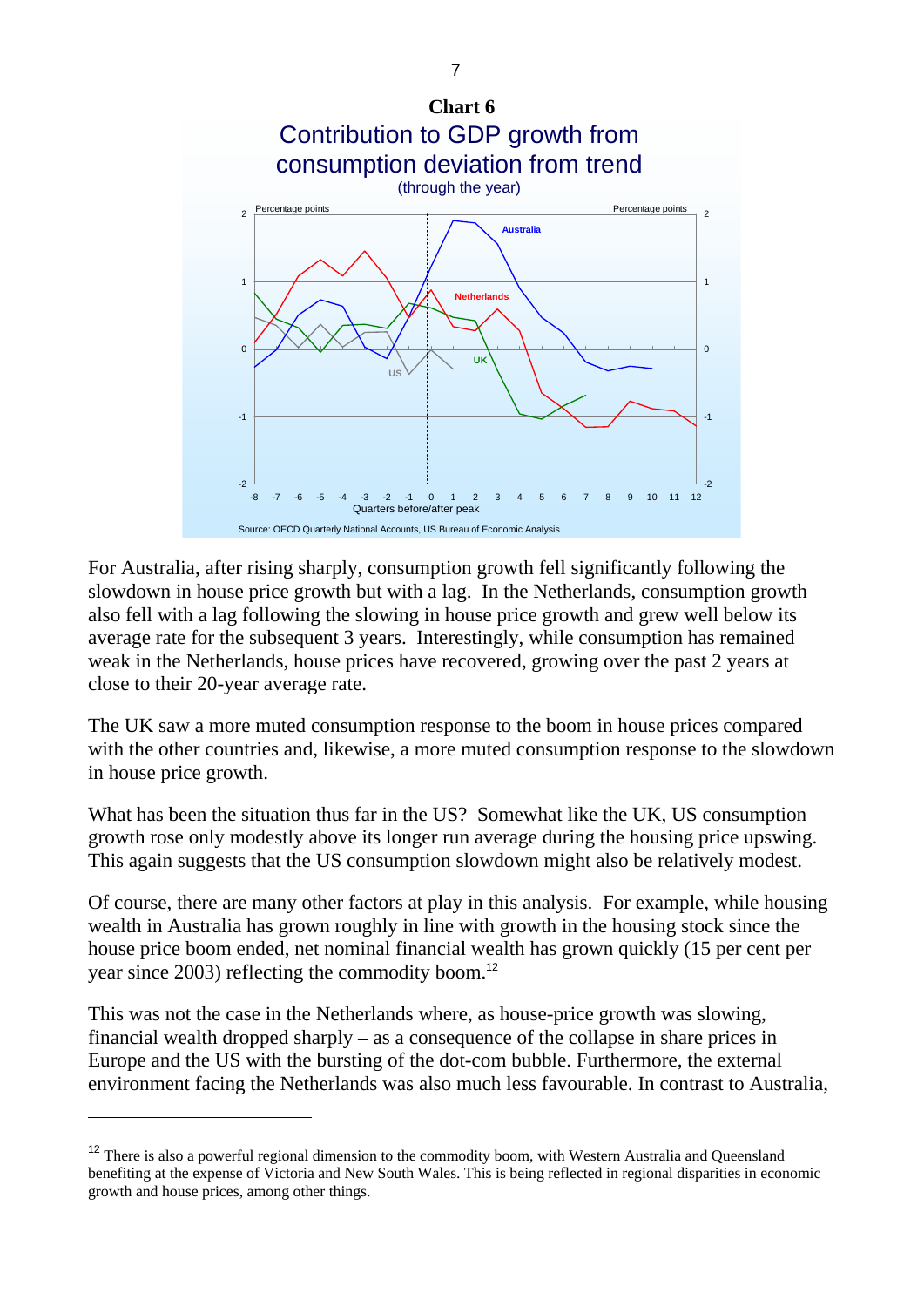the Netherlands' external environment, the Euro area, was growing only sluggishly over the years 2001-03, providing a further dampening effect on domestic economic activity and consumption growth. And furthermore, in contrast to the other comparator countries, and to the US, monetary policy could not be used in the Netherlands to respond to the economic weakness arising from its housing slowdown, because the Netherlands belongs to the European monetary union.

My summary of this evidence is that it seems reasonable to expect a sharp cooling in the US housing market to generate a noticeable slowing in US economic growth over the next year or so.<sup>13</sup> But it is hard to imagine a cooling in the US housing market, on its own, generating a US recession. For such an outcome to eventuate would, it seems to me, require some significant other adverse shocks – of the kind that hit the Netherlands economy at roughly the same time that its housing market was unwinding.

Looking further a field, what are the likely implications of a significant slowing in the US for growth in the rest of the world? While none of us can be sure, the gradual decline in the US economy's share of global economic activity should lead us to expect a US slowdown to have less serious global implications than it once did.

The IMF (2006) recently undertook an analysis that suggests that a 1 percentage point slowdown in the US could lead to a reduction in world GDP growth of around one half of a percentage point (about 0.2 percentage points directly and about ¼ percentage point from the impact on other countries). Hence, if the US slowed by around 1 percentage point from current forecasts, to something around 2 per cent or less in 2007, the forecast for world GDP growth would drop from close to 5 per cent to around 4½ per cent, which would still be a strong outcome.

## **China**

 $\overline{a}$ 

Let me move on now from the likely developments in the US housing market over the next year or so to a topic best approached with a much longer timescale in mind: economic growth in China.

Continuing rapid growth in China, as well as other large developing economies, is arguably the international economic development with the most far-reaching consequences for the global economy. China is currently the world's second largest economy after the United States, and on plausible assumptions may become the largest within a decade or so.<sup>14</sup>

While China's recent growth rates have been impressive, they have not been markedly higher than those recorded in earlier decades by Japan, the East Asian newly industrialised

<sup>&</sup>lt;sup>13</sup> See also Box 1.2 in the IMF's April 2006 World Economic Outlook, where it is suggested that a 10 per cent slowing in the rate of US real house price growth could slow real GDP growth by as much as 2 percentage points over the subsequent year.

<sup>&</sup>lt;sup>14</sup> These estimates are on a purchasing power parity (PPP) basis. This is the preferred basis for comparing the relative size of economies because it uses a conceptually appropriate approach to estimating prices in both the traded and nontraded sectors of the economies, in contrast to comparisons based on market exchange rates.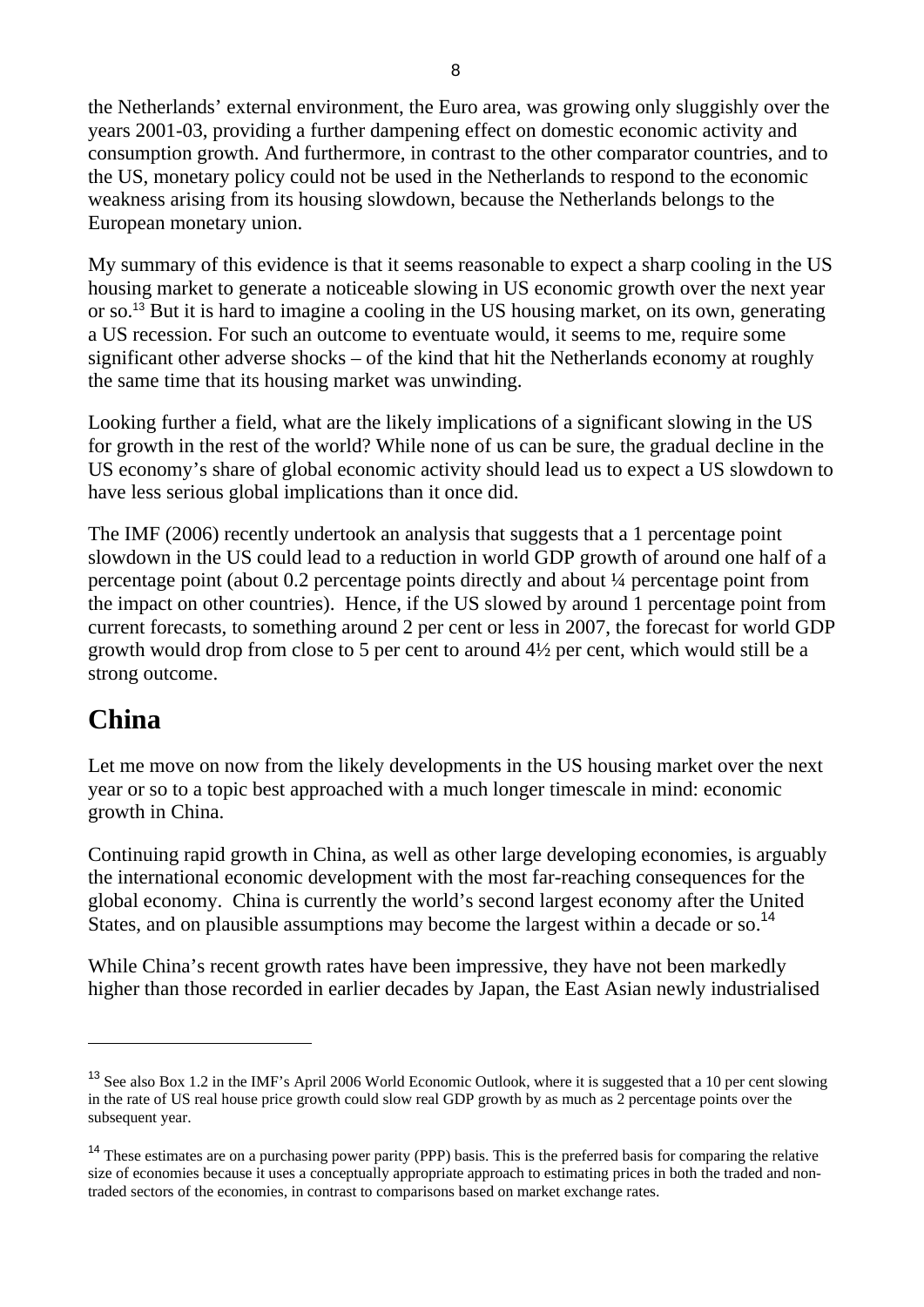economies (NIEs) (Hong Kong, Korea, Singapore and Taiwan), and ASEAN 4 (Indonesia, Malaysia, Philippines and Thailand), as shown in Chart 7.





### Growth after takeoff

**Chart 8** 

## Share of world trade after takeoff



In terms of contributions to global trade, China's share thus far has been less than Japan's, at comparable stages after takeoff (Chart 8). China's share is now almost 7 per cent, and is rising so rapidly that it is likely to soon surpass Japan's peak share of world trade during its rapid development.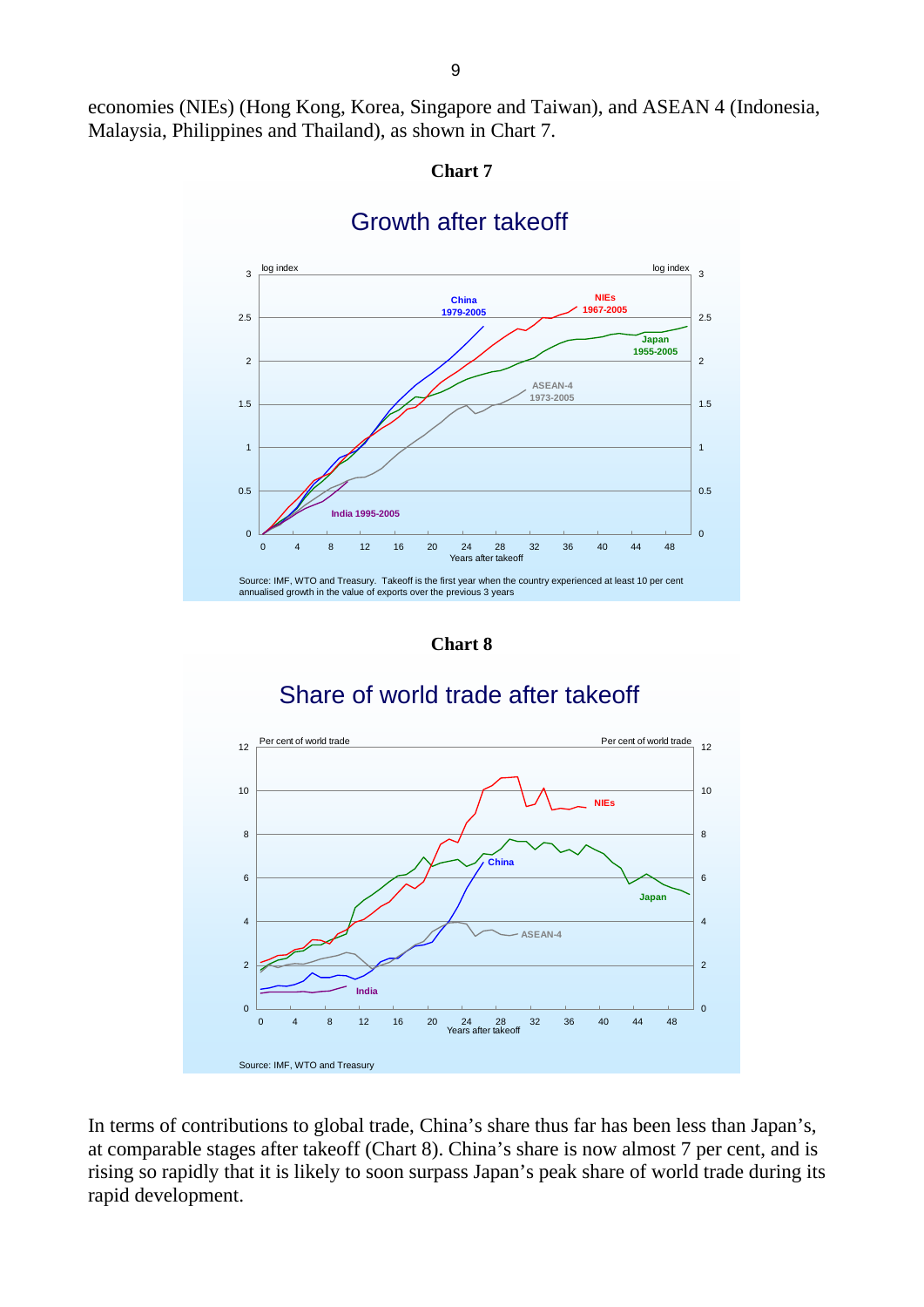The process of 'catch-up' in China is similar to that followed by Japan and the East Asian NIEs in past decades, namely moving towards the technologies, more market-friendly economic structures and, eventually, the standards of living of the developed economies. The catch-up phase in China may continue for longer, however, because the productivity gap between China and the advanced economies is larger than was the case for its East Asian predecessors at comparable stages after takeoff – primarily because the global productivity frontier has moved further out since the time of the rapid development of the other East Asian countries.

This line of argument suggests that China may continue to grow at around its recent average rates for quite some time to come, although it will undoubtedly experience inevitable bumps along the path to modernisation. Of course, such bumps often require adroit policy responses — to ensure that they remain 'bumps' and do not evolve into something more serious and long-term.

Sustaining strong growth is likely to depend on continuing with internal reforms that may grow more demanding over time. In particular, China will need to press on with financial-sector reform, and will also need to adjust to both the inevitable appreciation of its real exchange rate and the rapid ageing of its population. Much will depend on maintaining political and social stability through these processes of transition which will invariably benefit some groups, and some parts of the country, more than others.

### *China's investment*

China's growth in recent years has been supercharged by truly extraordinary rates of investment in physical capital. The rate of gross fixed capital formation has steadily risen over the past decade, and now accounts for over 40 per cent of GDP (Chart 9). The most recent available data suggest a continuation of this trend, with urban fixed asset investment 30 per cent higher (nominal, year-to-date) than a year ago.

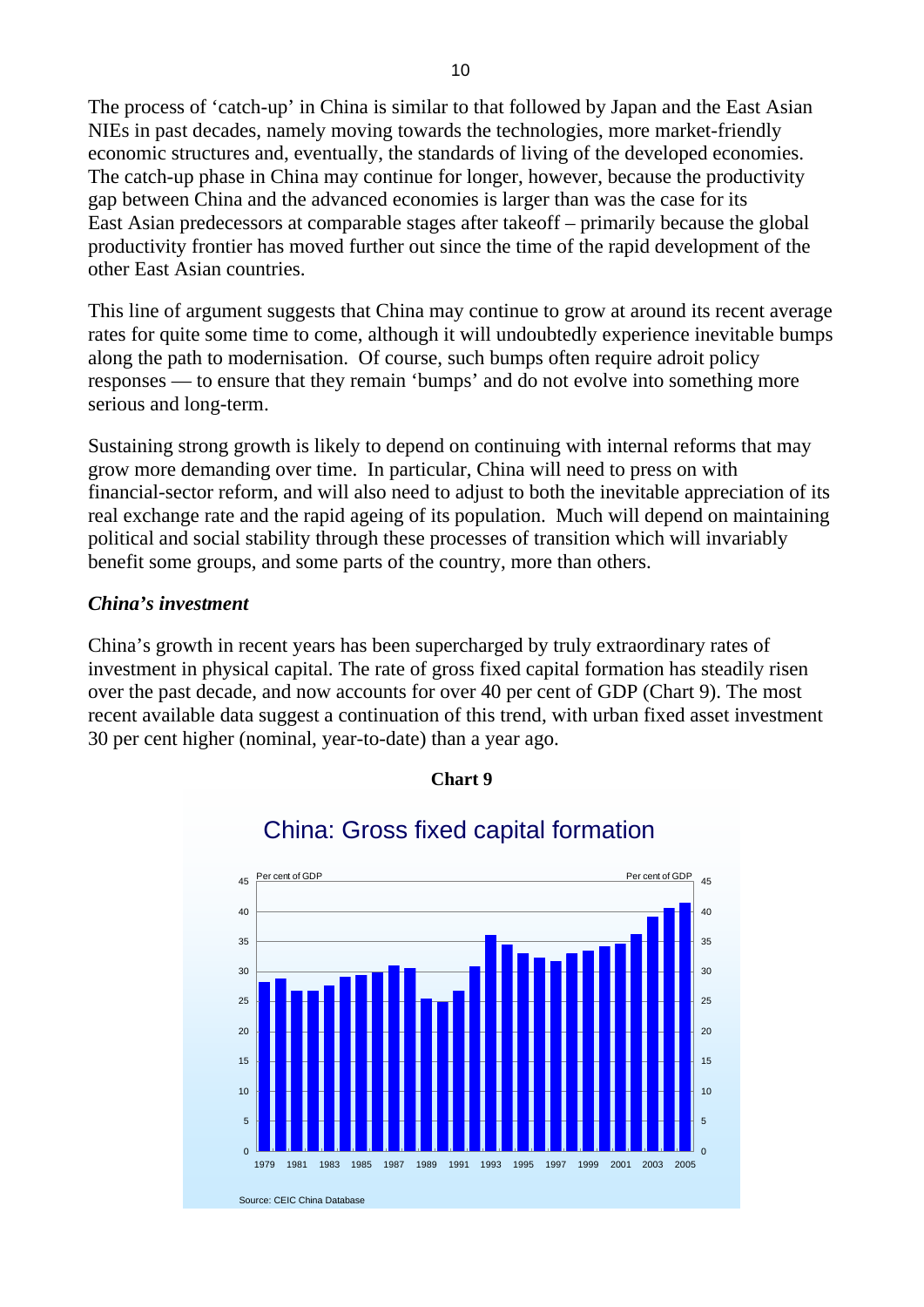While local-government-directed investment (which most commentators suspect is relatively inefficient) remains important, high rates of investment are also being driven by broader economic forces. These include:

- extremely high rates of national saving, which are in part a response to the lack of a welfare safety net – something that is unlikely to change much for some time. This implies that China can sustain extremely high investment rates while still running current account surpluses;
- continued access to low-cost labour which, along with stability and good infrastructure, means that China continues to attract global manufacturing. China remains by far the largest emerging-market recipient of foreign direct investment, with net inflows forecast to reach US\$86 billion this year (Economist Intelligence Unit); and
- the continuing process of urbanisation across China.

This final factor is particularly striking. China's urban population has almost tripled over the past quarter-century, from around 200 million to around 530 million (Chart 10). And despite the enormity of the numbers, 530 million still represents about 40 per cent of China's population, so that urbanisation in China still has a long way to go. Indeed, far from being the most urbanized country in the developing world, China has a slightly lower proportion of the population living in urban areas than the average for low-income countries.

The UN estimates that China's urban population will grow by over 60 per cent in the next quarter-century to around 875 million people or around 60 per cent of the total population. Most of this urbanisation is expected to take place in the less-developed central and western regions of China.

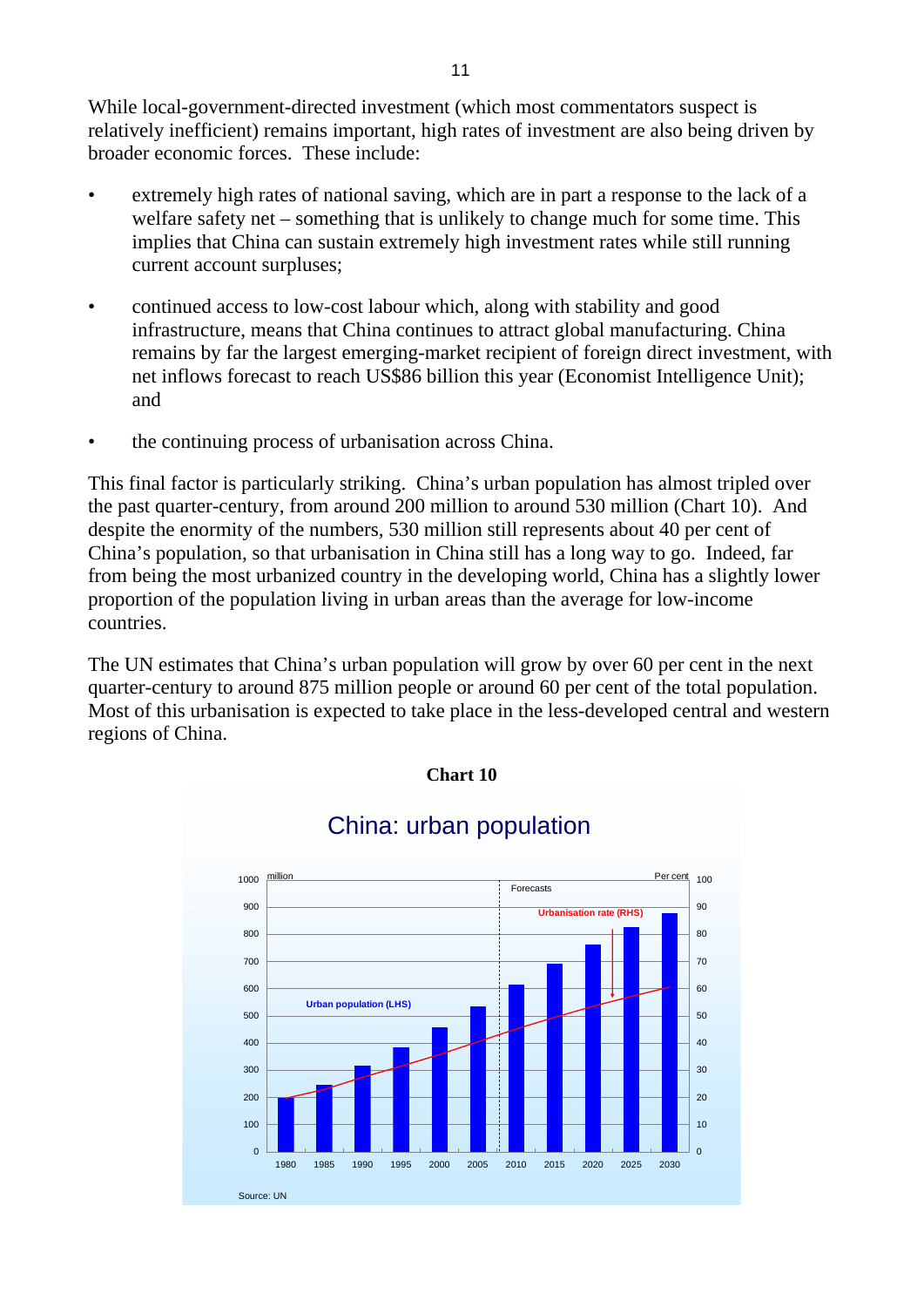### *China's demand for construction materials*

Growing urbanisation and rising incomes are leading to huge rises in demand for new housing and infrastructure, such as roads, electricity, and water and gas connections. For example, over the past quarter-century, China's electricity-generating capacity has increased almost tenfold while the length of the road network has doubled (Chart 11). All of which is translating into a construction boom and a rapid increase in China's demand for construction materials.



Similarly, Chinese demand is now having a dramatic effect on a range of globally traded commodities. For example, China currently accounts for about 30 per cent of the world's consumption of zinc and over 40 per cent of the seaborne trade in iron ore (Chart 12).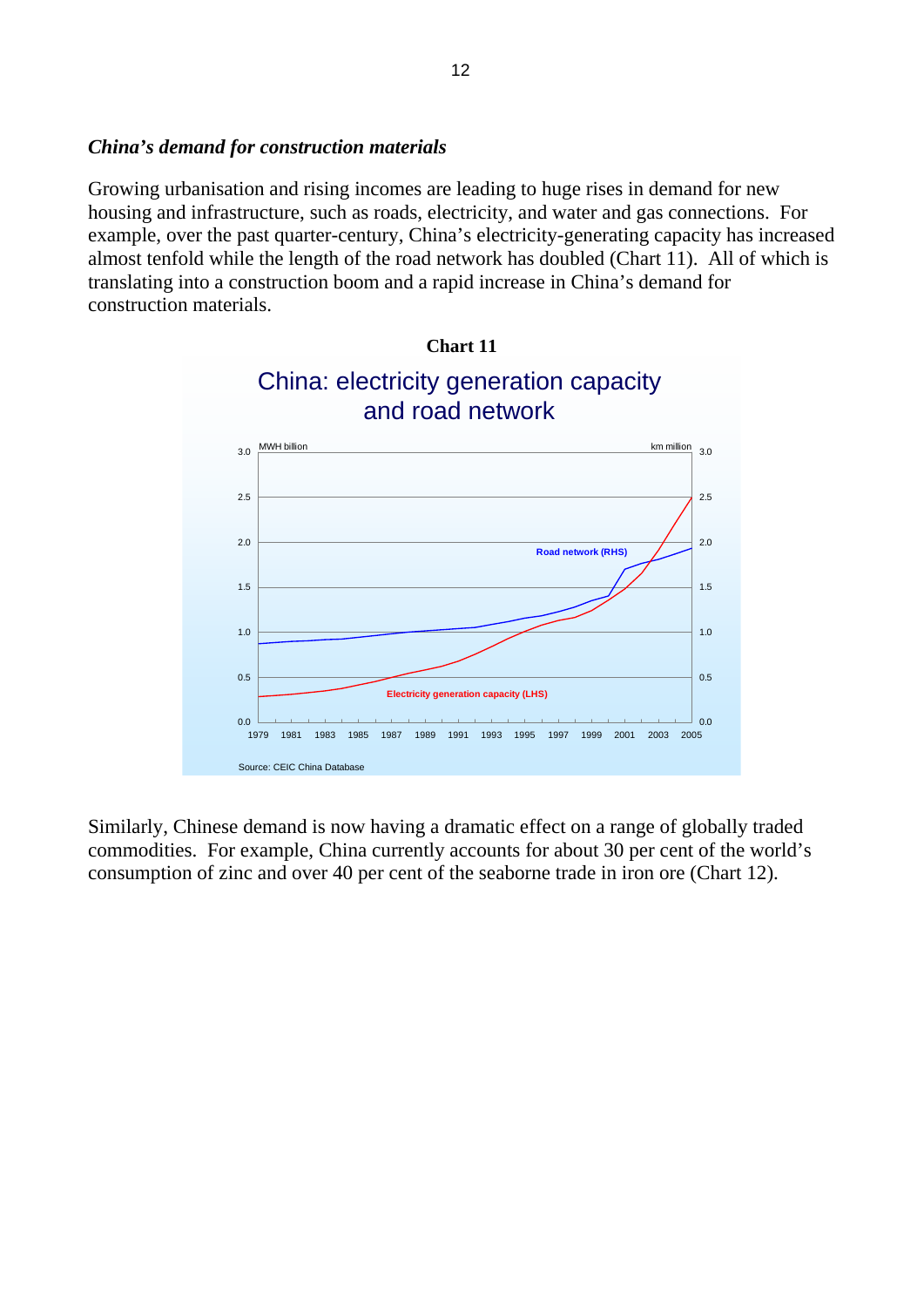



### China: share of world material demand

The implications for world prices of these huge increases in demand coupled with a sluggish response in global supply have been predictable – world prices have risen dramatically.

If China continues to grow over the medium-term at the sort of rates we have seen over the past few decades, further sizeable increases in Chinese demand for commodities seem the most likely outcome.<sup>15</sup> What that implies for world commodity prices will then, of course, depend on how rapidly global supply can rise to meet this rising demand (at prevailing prices).

An intriguing possibility, which presumes no serious derailing of the catch-up process in China and other large developing economies, is that commodity prices may remain relatively high – well above the average cost of production – for an extended period of time, providing a continuous incentive for raised levels of exploration and mining investment (Garnaut, 2006).

## **The Australian mining boom thus far**

Which brings me to the implications for Australia.

 $\overline{a}$ 

If commodity prices do remain high on average for an extended period, this will have significant longer-run implications for the industrial structure of the Australian economy, and for regional patterns of economic activity – implications that have been spelt out in some detail in recent speeches by Ken Henry (2006a,b).

<sup>&</sup>lt;sup>15</sup> Continued rapid rises in demand for energy by China and other large developing economies will also have serious implications for growth in global greenhouse gas emissions, which highlights the importance of including these countries in global efforts to contain this growth.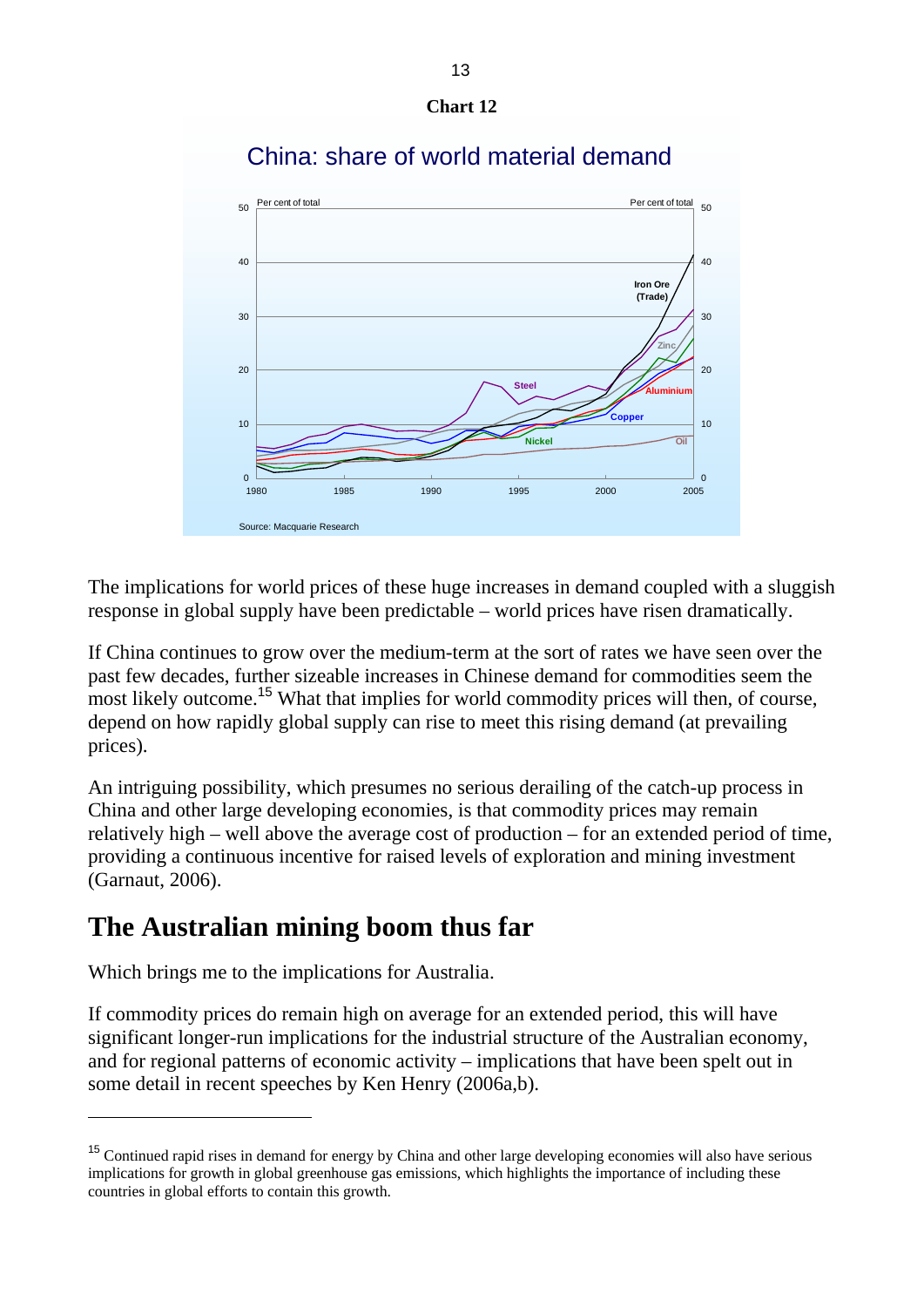Rather than re-visiting all these implications today, I want to spend the rest of my time taking a closer look at just one of them. I want to have a look at how the Australian mining boom has developed thus far, because there are some interesting tales to tell on this score.

A good place to start this discussion is with the Australian terms of trade, the ratio of the prices we receive for our exports to the prices we pay for our imports (Chart 13).

### **Chart 13**



### Australia: terms of trade

Australia's terms of trade have now risen to the level we saw, briefly, 32 years ago in the March quarter of 1974. Remarkably, however, one has to go all the way back to the woolprice boom of the Korean war in the early 1950s for the last time when the Australian terms of trade were higher than they are now.

The main reason the terms of trade are currently so high is, of course, the sharp rises in nonrural commodity prices in recent years.<sup>16</sup> These sharp price rises have generated huge profits in the mining sector, and a huge rise in the quantity of mining investment (Chart 14). Mining profits accounted for 5½ per cent of GDP in the most recently available June quarter 2006 national accounts data, which is double their share a mere two years ago.

<sup>&</sup>lt;sup>16</sup> High commodity prices are not, however, the only reason for the high terms of trade. Australia's imports of information and communications technology (ICT) goods also tend to improve Australia's terms of trade. While ICT goods account for only a small share of imports of goods and services (between about 5 and 8 per cent by value over the past two decades), their prices fall sufficiently rapidly that they have improved Australia's terms of trade by a little more than one per cent per annum in recent years (Gruen, 2001). Furthermore, the huge rise in supply of low-priced manufactured goods from China and other developing countries has gradually reduced the price of Australian manufactured imports, further improving the terms of trade.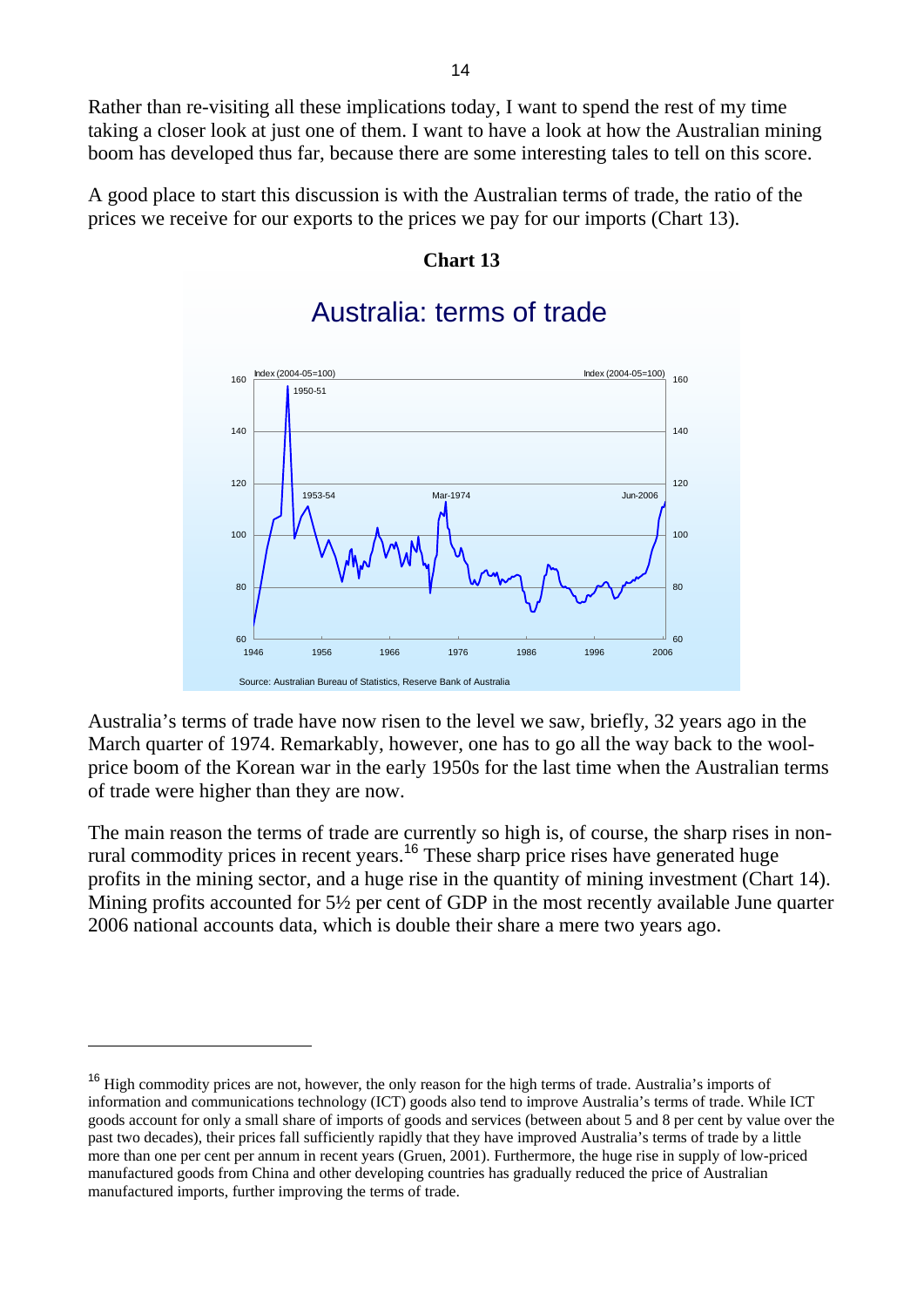



## Australia: mining investment and profits

Thus far, however, the huge lift in mining investment has not generated much by way of increased mining production or exports, at least not for the sector as a whole. For example, the volume of exports of non-rural commodities, having risen strongly over the 1980s and 1990s, has shown almost no growth thus far in the 2000s (Chart 15).



This aggregate outcome does, however, mask an interesting compositional story. Chart 16 shows export volumes for Australia's main non-rural commodity exports since 2001-02, along with ABARE's forecasts for the current financial year, 2006-07.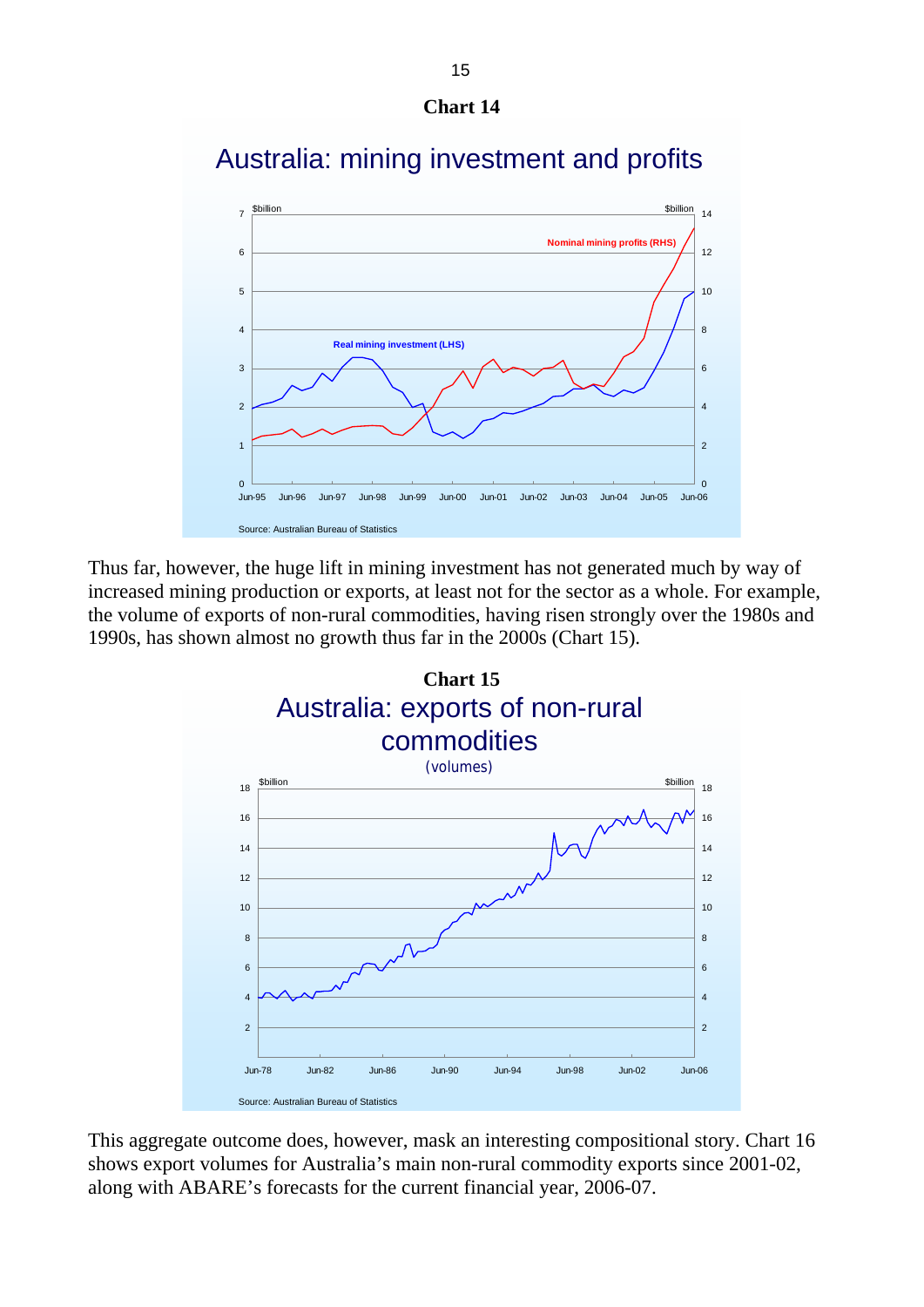

Note: Figures in parentheses show the share of each commodity in Australia's non-rural commodity exports in 2001-02. Taken together, the commodities shown accounted for around 70 per cent of non-rural commodity export values in that year.

Over the most recent four years, 2001-02 to 2005-06, export volumes for a few non-rural commodities have grown quite strongly. Thus, the volume of liquefied natural gas (LNG) exports has grown at an average annual rate (compounded) of 13 per cent over these four years, and iron ore export volumes at an annual rate of 11 per cent. Over the same period, average annual growth rates for export volumes have been slower for coal (4 per cent), gold (3 per cent) and alumina and aluminium (2 per cent). By contrast, exports of crude oil and condensate have fallen at an average annual rate of 14 per cent over these four years, as production from Australia's oil fields has fallen sharply.

Notwithstanding this compositional story, however, many commentators have been puzzled by the slow overall growth in non-commodity exports. To paraphrase their argument: shouldn't growth in commodity export volumes have been stronger, given the huge lift we have seen in mining investment?

In attempting to answer this question one way or another, it is revealing to compare outcomes for real mining investment and non-rural commodity export volumes thus far in the current mining boom with those during Australia's previous mining boom, in the late 1970s/early 1980s. For each boom, I define 'year 1' as the first year that saw double-digit real growth in mining investment – which was 1977-78 for the previous mining boom, and 2001-02 for the current one.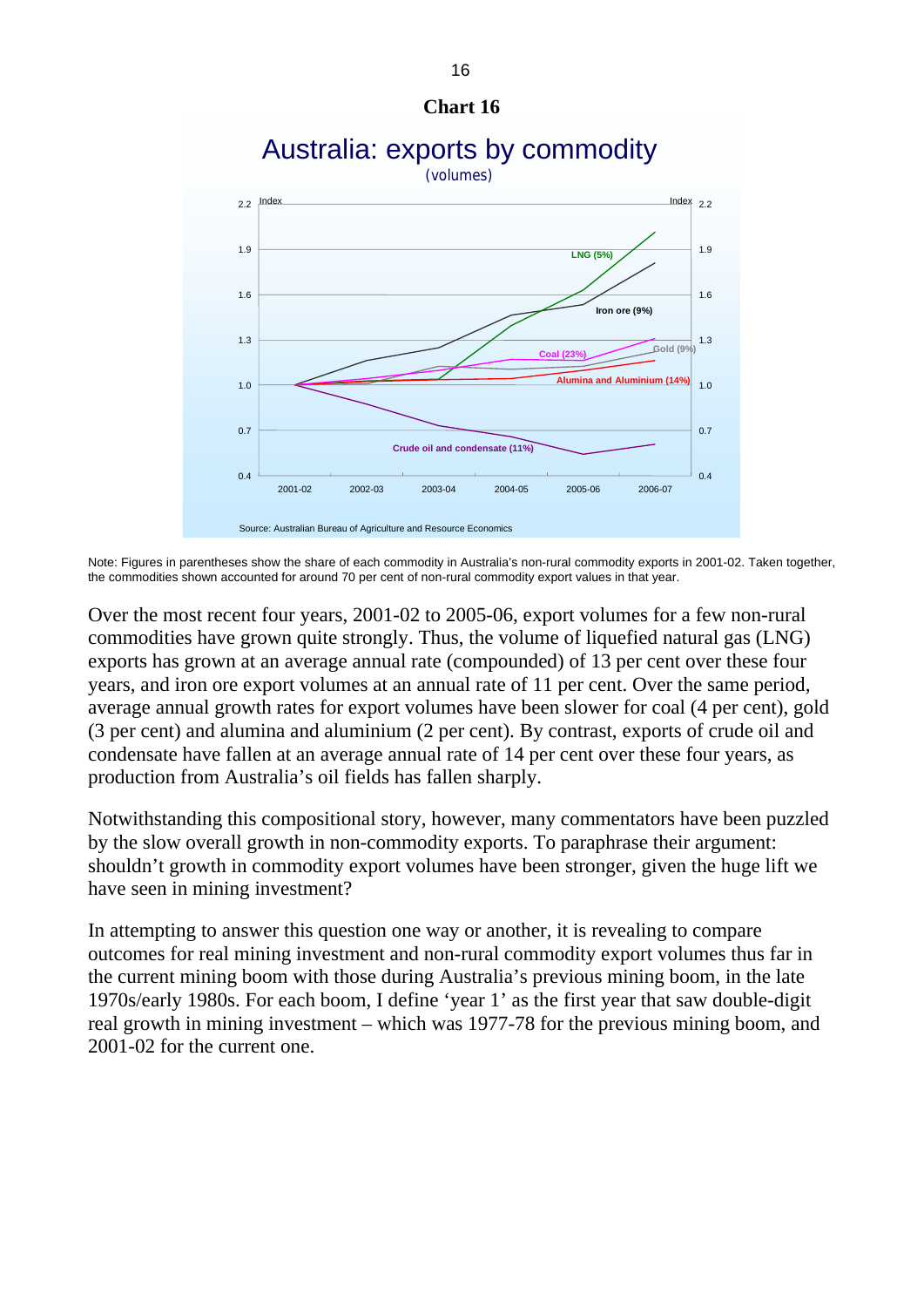

### Two mining booms in Australia

Using this timing convention, Chart 17 then shows the levels of real mining investment and non-rural commodity export volumes from year  $-2$  onward for the two mining booms.<sup>17</sup> As the Chart shows, a slump in mining investment preceded both booms. Once the boom gets going, however, mining investment rises rapidly and by a huge amount. Mining investment in year 5 of the late 1970s/early 1980s boom was a factor of 3.6 higher than its level in year 0 (implying a compound annual growth rate of 29 per cent over the five years), and a factor of 2.9 higher in the current boom (a compound annual growth rate of 24 per cent).

Turning to exports, growth in non-rural commodity export volumes has been remarkably similar in the two booms (at least up to year 5, the latest year for which the comparison can currently be made). Five years into the current mining boom (as defined here), export volume growth has been sluggish, but the same was true five years into the previous  $\frac{18}{9}$ 

Strong export growth did eventually occur in the previous mining boom, but in the second half of the decade following the start of the boom rather than in the first half of that decade.

If that experience provides a guide for the current boom, the sluggish growth in non-rural commodity exports we have seen over the past five years should not have come as a surprise. But the experience of the previous boom does suggest that we should anticipate strong growth in non-rural commodity export volumes over the next few years.

Thankyou.

 $\overline{a}$ 

<sup>&</sup>lt;sup>17</sup> The ABS mining investment series excludes investment in the sub-sector 'metals', so metals are also excluded from non-rural commodity exports in the chart.

<sup>&</sup>lt;sup>18</sup> Although the results are not shown, gross value added by the mining sector evolves over time in much the same way as the volume of exports for both mining booms.